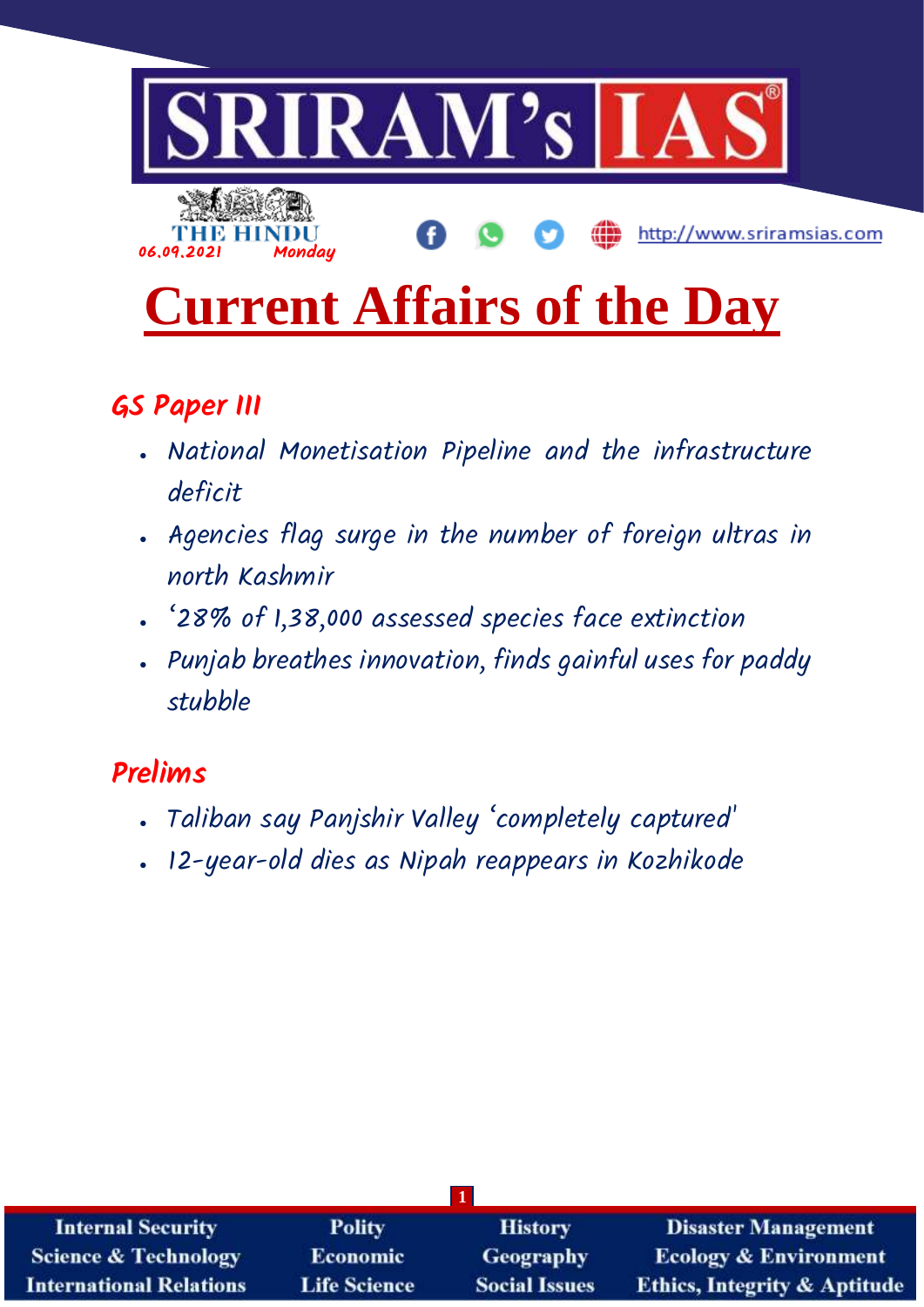

# National Monetisation Pipeline and the infrastructure deficit

- 1. The government's announcement of the National Monetisation Pipeline (NMP), a scheme to transfer the rights to operate public infrastructure for a fixed period, has received attention in the media.
- 2. Hopefully, in the skirmish over the details of the scheme, not to mention the partisan allegations flying around, the fact of the severe infrastructure deficit that India faces, and the imperative to address it, will not get overlooked.
- 3. We need infrastructure not only to speed up growth in a slackened economy but also to lead a dignified life, even after we have seen off the COVID-19 pandemic.

#### Criticism:

### Counter:

- A significant criticism of the NMP is that the transfer would end up creating monopolies, leading to a rise in price.
- Monopolisation is inevitable in the case of highways and railway lines, while it is not in the case of warehouses as all the warehouses need not be sold to a single bidder.
- On the issue of the price, it has emphasised that the price would be regulated and any increase of it capped in line with inflation when the government signs the contract with the concessionaire.

#### Degrowth in the economy:

- 1. India's infrastructure has not expanded precisely because the assets generate too little revenue for even their maintenance, leave alone upgradation, due to pricing practices in the public sector. This has held back the growth of the economy.
- 2. The important consideration in an evaluation of the NMP would be the volume of funds expected to be generated. The government has announced an indicative value of  $\pm 6$  lakh crore accruing over four years.
- 3. This is extraordinarily low in relation to the two comparators. First, it is only 10% higher than the budgeted capital expenditure of the Government of India actually for 2021-22.

| <b>Internal Security</b>        | <b>Polity</b>       | <b>History</b>       | <b>Disaster Management</b>              |
|---------------------------------|---------------------|----------------------|-----------------------------------------|
| <b>Science &amp; Technology</b> | <b>Economic</b>     | <b>Geography</b>     | <b>Ecology &amp; Environment</b>        |
| <b>International Relations</b>  | <b>Life Science</b> | <b>Social Issues</b> | <b>Ethics, Integrity &amp; Aptitude</b> |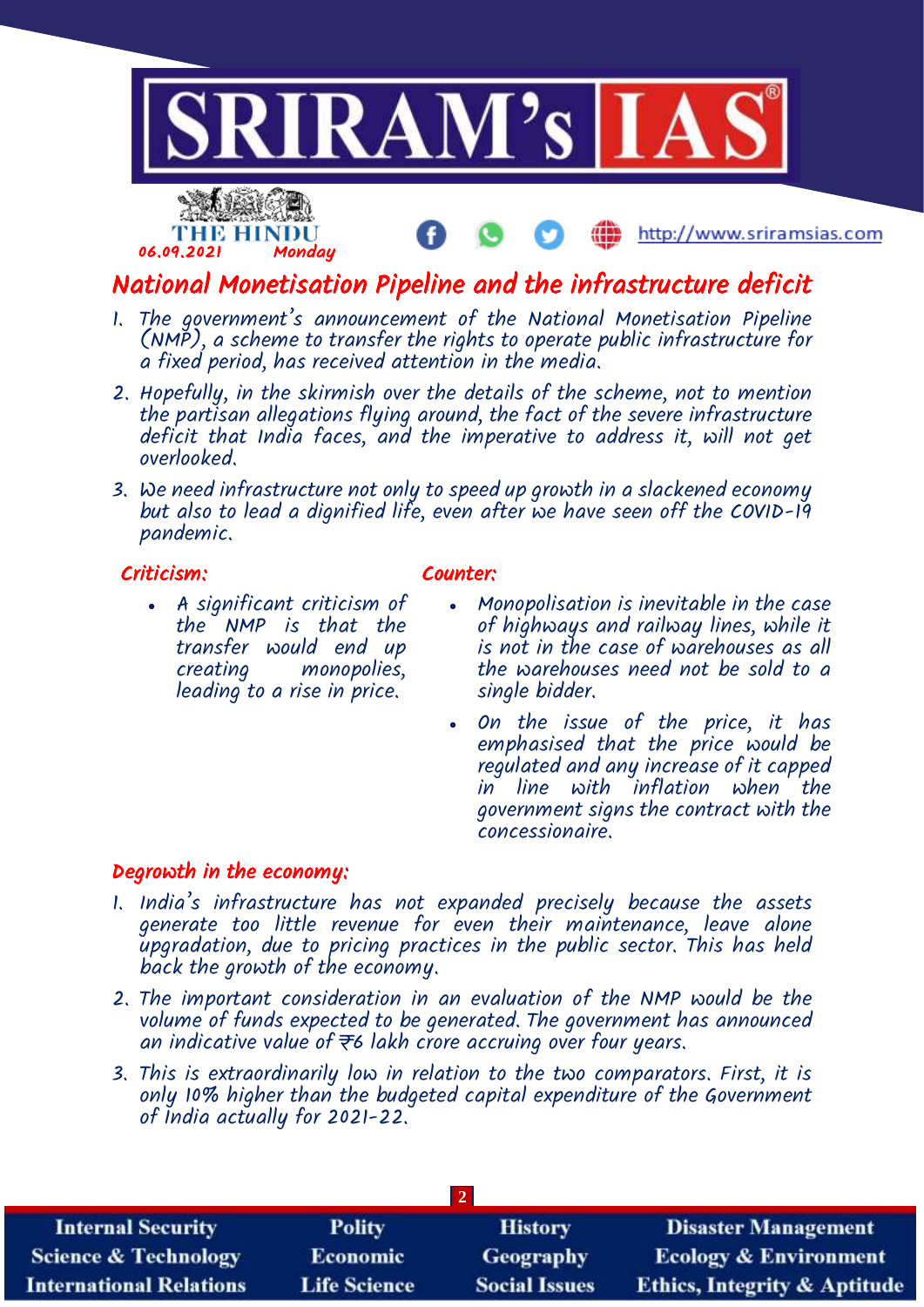

- 4. Next, see it in relation to the figure of  $\overline{\tau}$ 100 lakh crore estimated as the infrastructural investment India needs.
- 5. Any claim of the innovativeness of the NMP pales beside this astute estimation made by the government itself. As for the carping by the Opposition, it distracts attention from the severe infrastructural deficit we face and the need to erase it.

## Agencies flag surge in the number of foreign ultras in north Kashmir

- 1. Taking the security agencies by surprise, foreign militants outnumber local militants in north Kashmir  $-$  comprising the three districts of Baramulla, Bandipora and Kupwara  $-$  in a changing trend, according to official figures.
- 2. It is for the first time in a decade that north Kashmir is witnessing heightened militant activities compared with south Kashmir, which remained the hub of militants after the hanging of Parliament attack convict Afzal Guru in 2013.
- 3. "The foreign militants' build-up was taking place for a long time and cannot be connected with the recent situation in Afghanistan. The changing trend was visible in the past two months," a police officer said.

#### States warned of 'aggressive' infiltration

- 1. The Union government has warned of possible infiltration by battlehardened militants into India along the Afghanistan border, taking advantage of the weak and porous security systems there.
- 2. A Central agency, in an alert sent to all States and Central Armed Paramilitary Forces, cautioned that armed terrorists owing allegiance to the Islamic State Khorasan Province, the Lashkar-e-Taiba and the Jaish-e-Mohammed could attempt to aggressively infiltrate into India, particularly Jammu & Kashmir.

#### Organized Crime

Besides the congregation of trained militants who were equipped with improvised explosive devices and sophisticated weaponry, the release of prisoners lodged in jails, including several foreign nationals, was also a matter of concern since it would revive organised crimes with a trans-national network like smuggling of drugs, counterfeit Indian currency, weapons and so on, the sources said.

| <b>Internal Security</b>        | <b>Polity</b>       | <b>History</b>       | <b>Disaster Management</b>              |
|---------------------------------|---------------------|----------------------|-----------------------------------------|
| <b>Science &amp; Technology</b> | <b>Economic</b>     | <b>Geography</b>     | <b>Ecology &amp; Environment</b>        |
| <b>International Relations</b>  | <b>Life Science</b> | <b>Social Issues</b> | <b>Ethics, Integrity &amp; Aptitude</b> |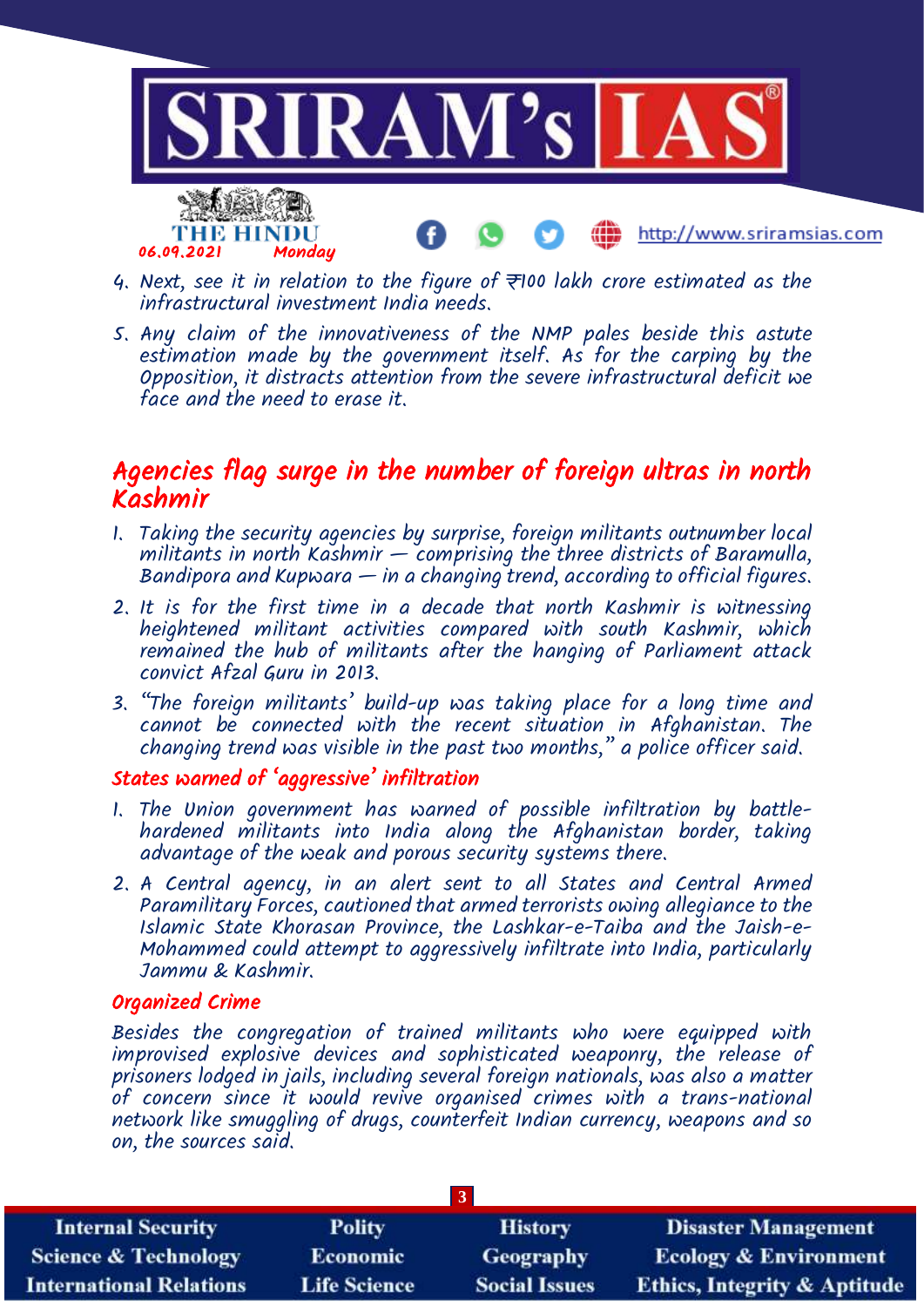

1. Some 28% of the 1,38,374 species assessed by the International Union for the Conservation of Nature (IUCN) for its survival watchlist are now at high risk of vanishing forever, the global conservation body said on Saturday.

2. Habitat loss,



overexploitation and illegal trade have hammered global wildlife populations for decades, and climate change is now kicking in as a direct threat as well, the IUCN reported.

- 3. Komodo dragons, the largest living lizards, which are found only in the World Heritage-listed Komodo National Park and neighbouring Flores, were listed as "endangered".
- 4. Some 37% of the 1,200 shark and ray species assessed by experts are directly threatened by extinction, a third more than only seven years ago, it warned on Saturday.
- 5. The IUCN officially launched its "green status" the first global standard for assessing species recovery and measuring conservation impacts. It makes the invisible work of conservation visible.

#### The IUCN Green Status of Species

- The IUCN will soon be launching the IUCN Green Status of Species, a new assessment tool that will illuminate the ecological functionality of species within their ranges, and also show how much a species has recovered due to conservation efforts.
- The new framework will classify species into nine recovery categories, and measure the impact of past and present conservation efforts and recovery potential in the short term and long term.
- A team of more than 200 international researchers presented preliminary Green Status assessments for 181 species in a new paper.
- The IUCN Green Status for Species will officially launch online at the start of the IUCN World Conservation Congress in September.

| <b>Internal Security</b>        | <b>Polity</b>       | <b>History</b>       | <b>Disaster Management</b>              |
|---------------------------------|---------------------|----------------------|-----------------------------------------|
| <b>Science &amp; Technology</b> | <b>Economic</b>     | <b>Geography</b>     | <b>Ecology &amp; Environment</b>        |
| <b>International Relations</b>  | <b>Life Science</b> | <b>Social Issues</b> | <b>Ethics, Integrity &amp; Aptitude</b> |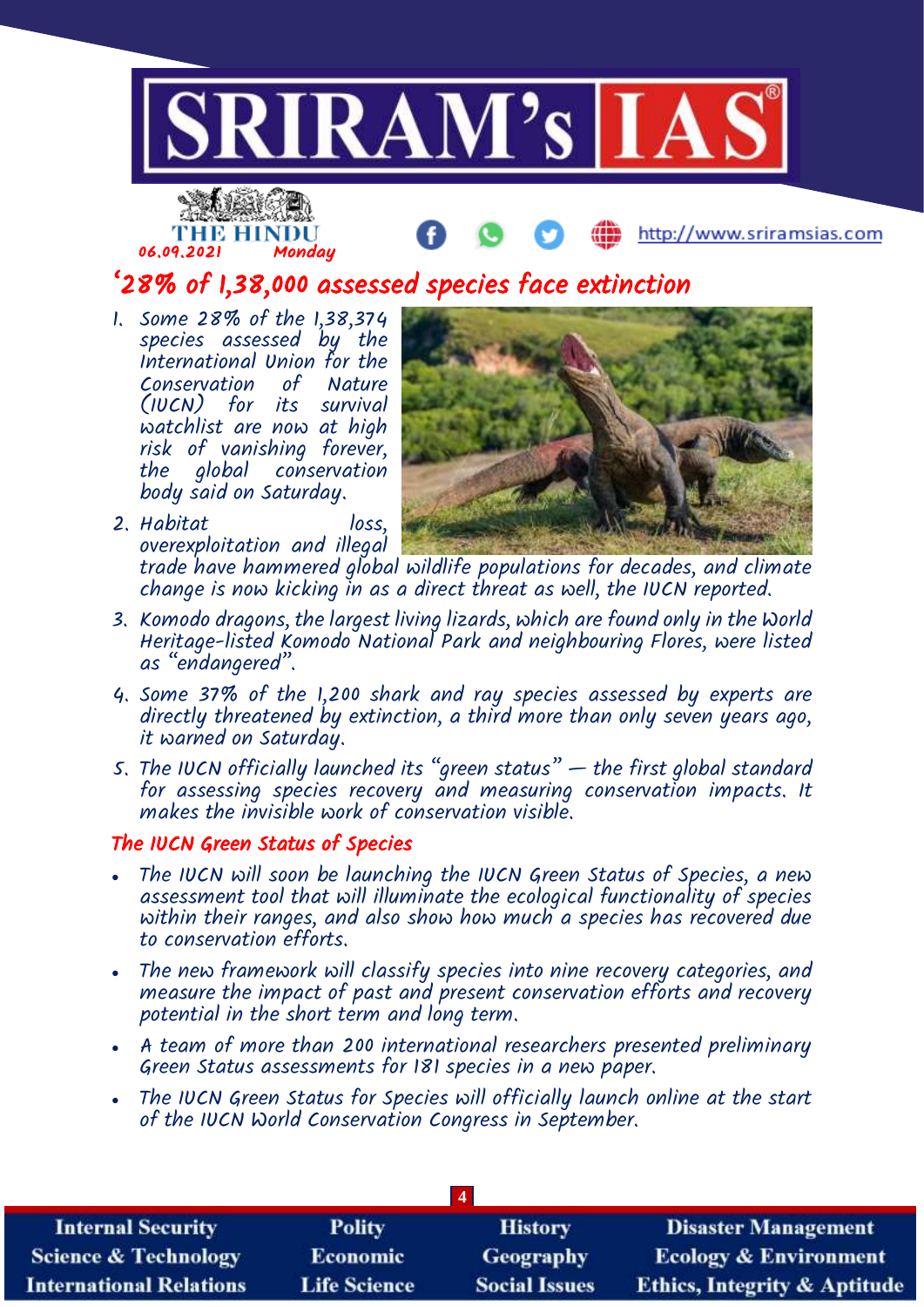

# Punjab breathes innovation, finds gainful uses for paddy stubble

- 1. Close to autumn every year, stubble burning returns to worsen air pollution across India's northern plains.
- 2. The Punjab government is working to present "paddy straw" as a resource that creates value and wealth for industry and the farming community, rather than being a waste product of paddy cultivation.
- 3. The government recently decided to permit certain categories of industries to install paddy straw-fired boilers, for which the industries will be given fiscal incentives. The industries included in this scheme are sugar mills, pulp and paper mills, besides any industry having boiler installation with a steam-generating capacity of more than 25 tonnes per hour (TPH).

#### Fiscal incentives

06.09.2021 Monday

- 1. To spur the use of straw, the government has decided to provide cumulative fiscal incentives of  $\neq 25$  crores to the first 50 existing industries on a 'firstcome, first-served basis.
- 2. Besides, the government has also approved non-fiscal incentives to industries in terms of the availability of 'panchayat' land for storage of paddy straw with a lease agreement of up to 33 years.
- 3. Despite the ban on stubble burning and action against those burning crop residue under the Air (Prevention and Control of Pollution) Act, 1981, farmers continue to resort to the practice, claiming a lack of alternatives.

#### PUSA Decomposers:

- The decomposers are in the form of capsules made by extracting fungi strains that help the paddy straw to decompose at a much faster rate than usual. The fungi help to produce the essential enzymes for the degradation process.
- It involves making a liquid formulation using decomposer capsules and fermenting it over 8-10 days and then spraying the mixture on fields with crop stubble to ensure speedy bio-decomposition of the stubble.
- It takes around 20 days for the degradation process to be completed. Under usual circumstances, shredded and watered paddy straw, which is mixed with soil, takes at least 45 days to decompose. It does not give enough time for farmers to prepare fields for the wheat crop on time.
- The decomposer improves the fertility and productivity of the soil as the stubble works as manure and compost for the crops and lesser fertiliser consumption is required in the future

| 5 <sup>1</sup>                  |                     |                      |                                         |
|---------------------------------|---------------------|----------------------|-----------------------------------------|
| <b>Internal Security</b>        | <b>Polity</b>       | <b>History</b>       | <b>Disaster Management</b>              |
| <b>Science &amp; Technology</b> | <b>Economic</b>     | <b>Geography</b>     | <b>Ecology &amp; Environment</b>        |
| <b>International Relations</b>  | <b>Life Science</b> | <b>Social Issues</b> | <b>Ethics, Integrity &amp; Aptitude</b> |